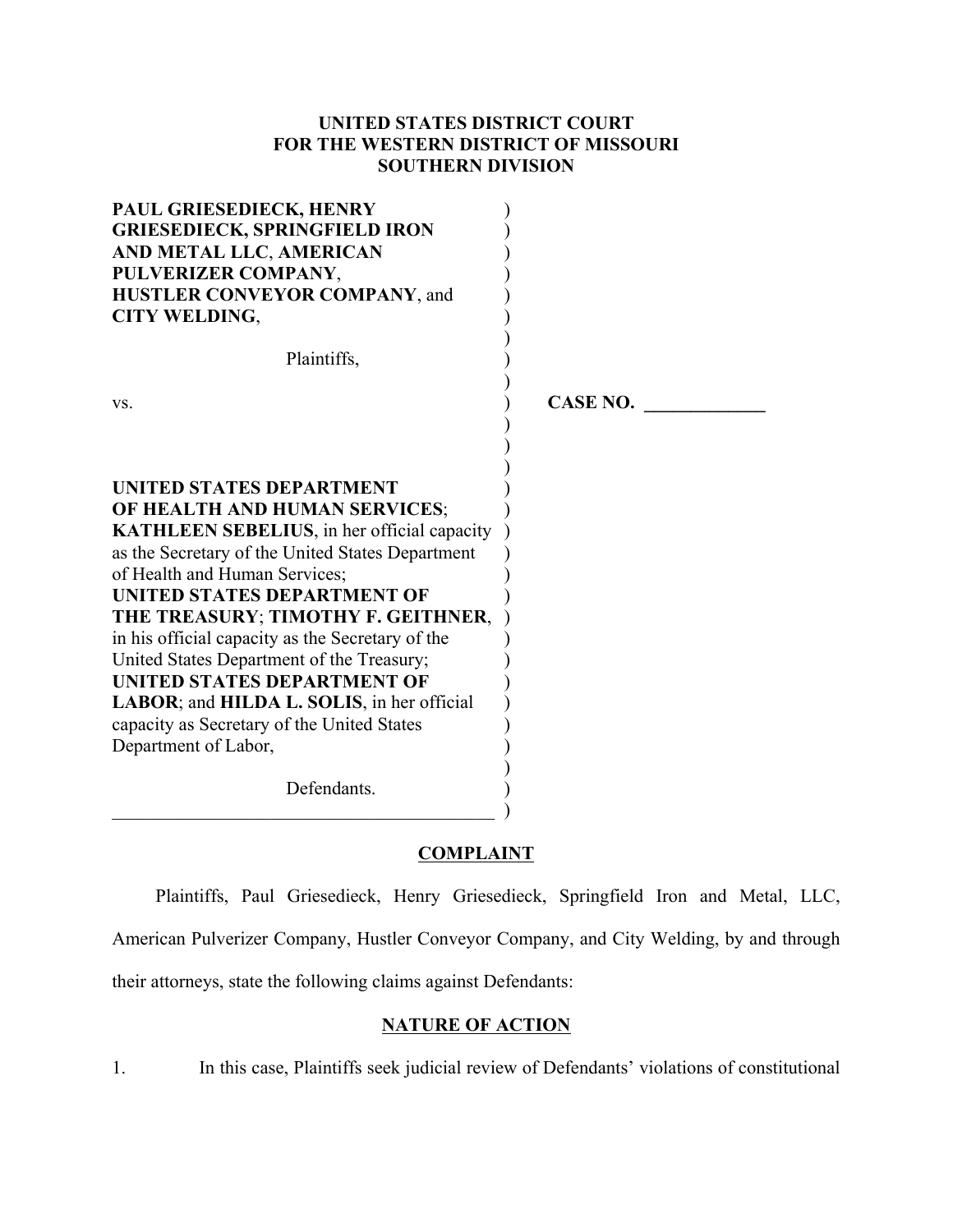and statutory provisions in connection with Defendants' promulgation and implementation of certain regulations adopted under the 2010 Patient Protection and Affordable Care Act ("PPACA"), specifically those regulations mandating that employers include in employee health benefit plans coverage of services that violate Plaintiff's religious and moral values.

2. Specifically, Plaintiffs ask the court for declaratory and injunctive relief from the operation of the Final Rule confirmed and promulgated by Defendants on February 15, 2012, mandating that group health plans include coverage, without cost sharing, for "all Food and Drug Administration-approved contraceptive methods, sterilization procedures and patient education and counseling for all women with reproductive capacity" in plan years beginning on or after August 1, 2012 (hereafter, "the Mandate" or "the Final Rule") see 45 CFR § 147.130 (a)(1)(iv), as confirmed at 77 Fed. Register 8725 (Feb. 15, 2012), adopting and quoting Health Resources and Services Administration (HRSA) Guidelines found at http://www.hrsa.gov/ womensguidelines.

3. Plaintiffs, Paul and Henry Griesedieck, are adherents of the Evangelical Christian faith. As the individuals with the controlling interest in the named corporate entities, the Griesediecks seek to conduct their business in a manner that does not violate their religious principles.

4. Plaintiffs have concluded that complying with the Mandate would require them to violate their religious beliefs because it would require them to pay for certain "FDA-approved contraceptive methods" that Plaintiffs believe to be the equivalent of early abortions. These drugs include, *inter alia*, "Plan B," "Ella" and other forms of so-called "emergency contraception."

5. Plaintiffs' Christian beliefs include the belief that human life is a sacred gift from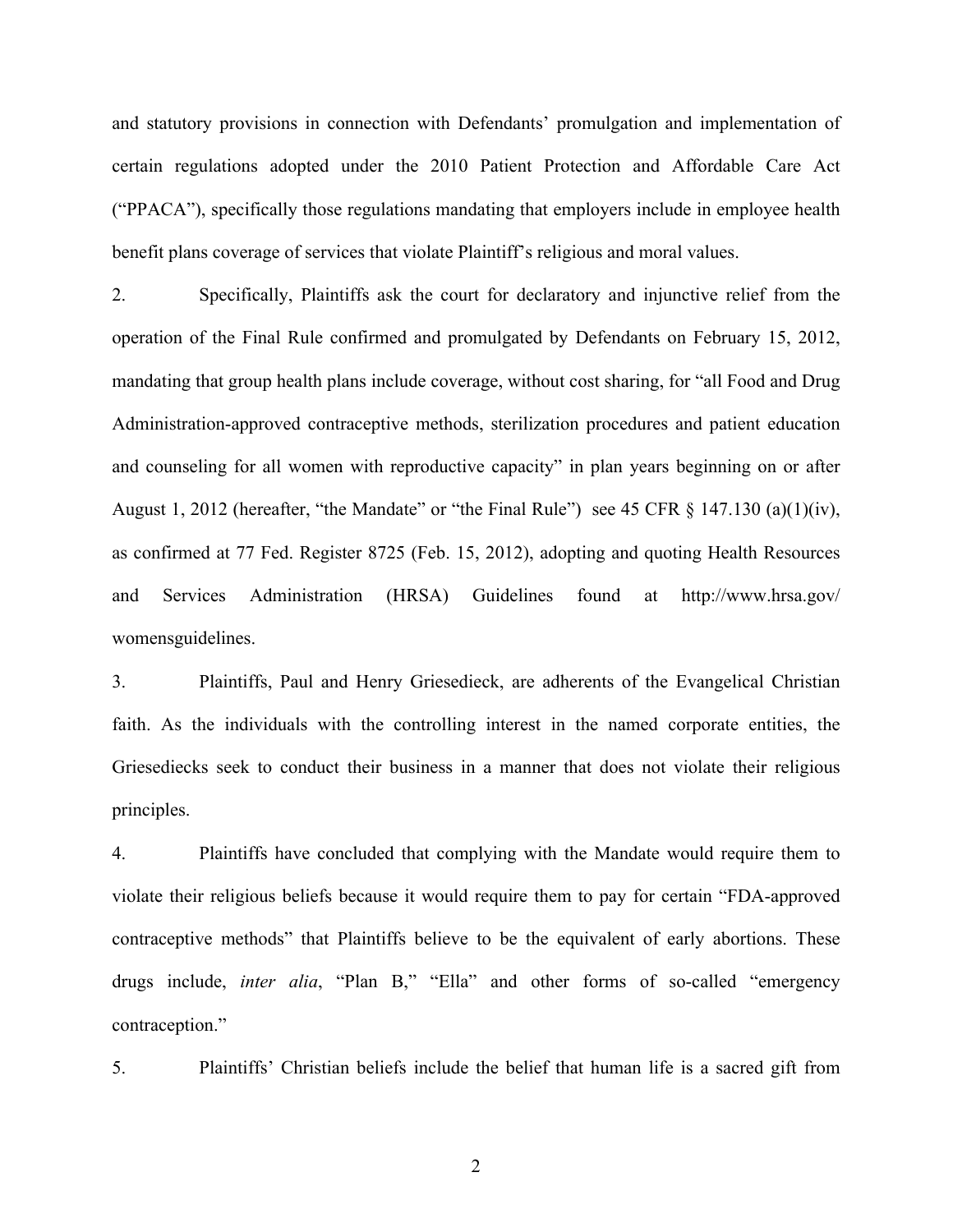God and that individuals are not permitted to cause, or pay for the direct, intentional, unjustified termination of such life.

6. Plaintiffs contend that, by requiring them to choose between conducting their businesses in a manner consistent with their religion or paying ruinous fines and penalties, the Mandate violates their rights under the First Amendment, the Religious Freedom Restoration Act, and violates the Administrative Procedure Act.

### **JURISDICTION AND VENUE**

7. This court has subject matter jurisdiction over this action pursuant to 28 U.S.C. §§ 1331, 1343(a)(4), and 1346(a)(2) because it is a civil action against agencies and officials of the United States based on claims arising under the Constitution, laws of the United States, and regulations of executive departments and it seeks equitable or other relief under an Act of Congress, and also pursuant to 28 U.S.C. § 1361 as this court may compel officers and agencies of the United States to perform a duty owed Plaintiffs.

8. This court has jurisdiction to render declaratory and injunctive relief pursuant to 5 U.S.C. § 702, 28 U.S.C. §§ 2201-2202, 42 U.S.C. § 2000bb-1, and Federal Rules of Civil Procedure 57 and 65.

9. Venue is appropriate in this district pursuant to 28 U.S.C. §1391(e)(1)(B) and (C) because a substantial part of the events or omissions giving rise to the claim occurred in this district and one of the plaintiffs resides or has its principal place of business in this district.

10. This court has the authority to award Plaintiffs their costs and attorneys' fees pursuant to 28 U.S.C. § 2412 and 42 U.S.C. § 1988.

### **IDENTIFICATION OF PARTIES**

11. Plaintiffs, Paul Griesedieck and Henry Griesedieck are individual citizens of the State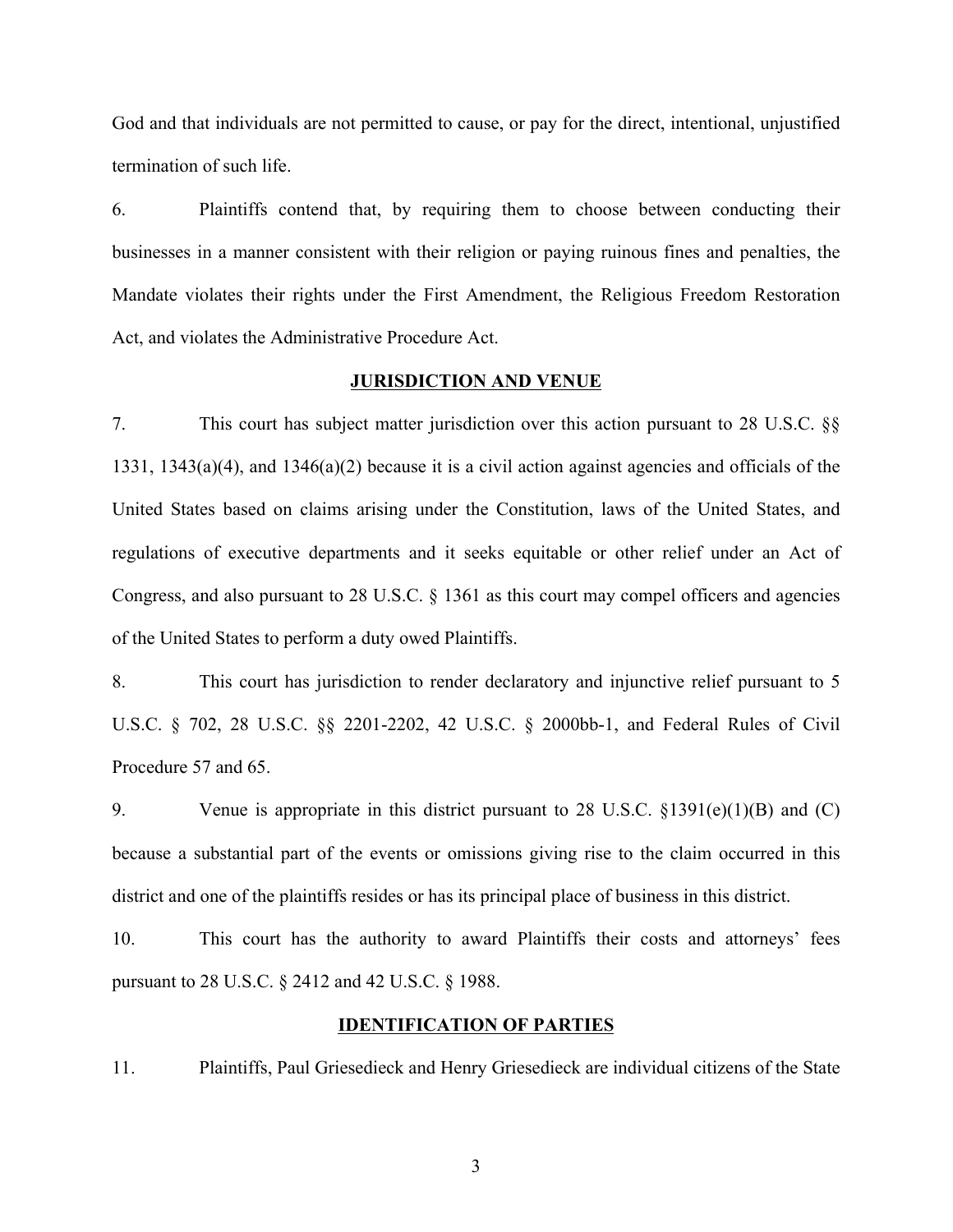of Missouri and the United States.

12. Plaintiffs, Paul and Henry Griesedieck, have controlling interest in the additional named Plaintiffs: Springfield Iron and Metal, LLC, American Pulverizer Company, Hustler Conveyor Company, and City Welding.

13. Plaintiffs, Paul and Henry Griesedieck are responsible for setting all policies governing the conduct of all phases of the business of each of the additional named Plaintiffs.

14. Defendant United States Department of Health and Human Services ("HHS"), is an agency of the United States, and is responsible for administration and enforcement of the Mandate/Final Rule.

15. Defendant Kathleen Sebelius is Secretary of HHS, and is named as a party in her official capacity.

16. Defendant United States Department of the Treasury is an agency of the United States, and is responsible for administration and enforcement of the Mandate/Final Rule.

17. Defendant Timothy F. Geithner is Secretary of the Treasury, and is named as a party in his official capacity.

18. Defendant United States Department of Labor ("DOL") is an agency of the United States, and is responsible for administration and enforcement of the Mandate/Final Rule.

19. Defendant Hilda L. Solis is Secretary of DOL, and is named as a party in her official capacity.

#### **FACTUAL ALLEGATIONS**

20. Plaintiffs, Paul and Henry Griesedieck, own and control four companies that are involved, generally, in the business of wholesale scrap metal recycling and manufacturing of machines for said businesses. Springfield Iron and Metal is located in Springfield, Missouri;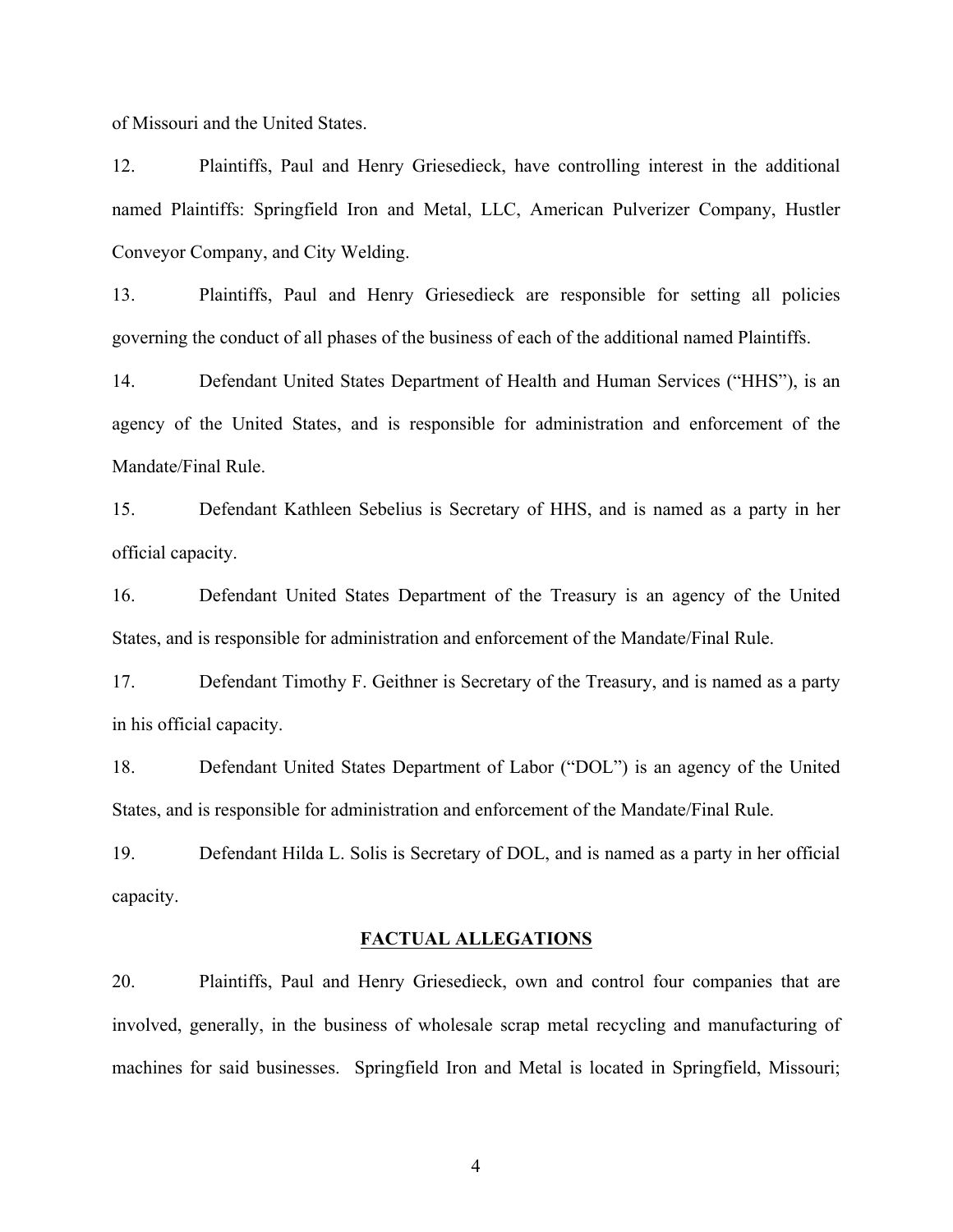American Pulverizer and City Welding are located in St. Louis, Missouri; and Hustler Conveyor is located in O'Fallon, Missouri.

21. Plaintiffs' companies currently have a total of around 175 employees. The employees are covered by three separate health insurance policies, each of which is issued by CIGNA Healthcare. The plans' renewal dates range from December 18, 2012 to January 1, 2013.

22. Plaintiffs wish, on or before said plan renewal dates, to renew their current plans or obtain new employee health coverage that excludes coverage for drugs or services that function in an abortifacient manner, i.e., those with a recognized post-fertilization mechanism of action, including, but not limited to, Plan B, Ella, "the morning-after pill" and similarly acting drugs. Plaintiffs consider such drugs to be the equivalent of early abortions.

23. In the absence of the Mandate being challenged herein, Plaintiffs would be permitted, under state law, to exclude such coverage on religious grounds. Mo. Rev. Stat. § 376.1199, 4(1). Because, however, the drugs in question are considered "FDA-approved forms of contraception," under the terms of the Mandate Plaintiffs are required to pay for them in any employee health care plan they provide.

24. As evangelical Christians, Plaintiffs believe in the sanctity of human life from the moment of conception. They believe it would be sinful to for them to pay for services that have a significant risk of causing the death of embryonic human lives.

#### **APPLICABLE PROVISIONS OF THE MANDATE**

25. Under the Mandate or Final Rule being challenged herein, employers who provide group health insurance plans are required to include in such plans coverage for "all FDAapproved contraceptive methods, sterilization, and education and counseling for same."

26. Plaintiffs constitute a "single employer" for purposes of PPACA as defined at 42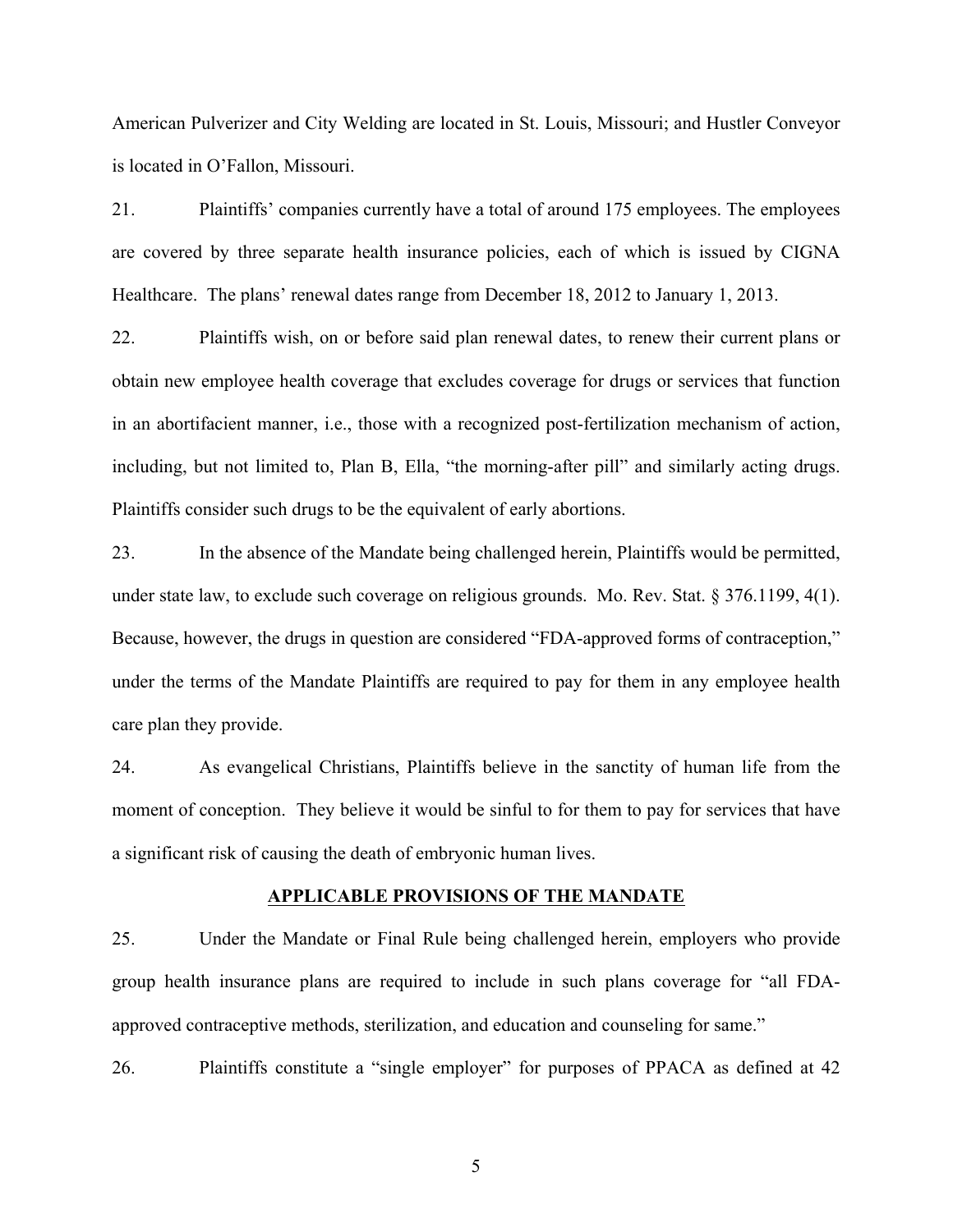U.S.C. § 18024(b)(4)(A), and are, thus, subject to the Mandate.

27. Plaintiffs' group health plans are due for renewal between December 18, 2012 and January 1, 2013. Plaintiffs wish to renew coverage for their employees while, at the same time, and pursuant to their religious beliefs, exclude coverage for those FDA-approved contraceptive methods described above, i.e., those with a recognized post-fertilization mechanism of action. Under the terms of the Mandate, Plaintiffs will not be permitted to obtain coverage that excludes the aforementioned drugs and services. On the contrary, the Mandate will require that Plaintiffs provide their employees with coverage of those services that Plaintiffs consider immoral on religious grounds.

28. Plaintiffs do not qualify for the "religious employer" exemption contained in the Final Rule. *See* 45 CFR § 147.130 (a)(1)(A) and (B).

29. Because Plaintiffs do not qualify for the "religious employer" exemption, they are not permitted to take advantage of the "temporary safe-harbor" as set forth by Defendants at 77 Fed. Register 8725 (Feb. 15, 2012).

30. Plaintiffs are thus subjected to the Mandate now and are confronted with choosing between complying with its requirements in violation of their religious beliefs, or paying ruinous fines that would have a crippling impact on their ability to survive economically.

31. The Mandate coerces Plaintiffs into complying with its requirements or abandoning integral components of Plaintiffs' religious values and beliefs.

### **CAUSES OF ACTION**

## **COUNT I (Violation of the Religious Freedom Restoration Act)**

32. Plaintiffs repeat and re-allege the allegations in paragraphs 1 through 31 above and incorporate those allegations herein by reference.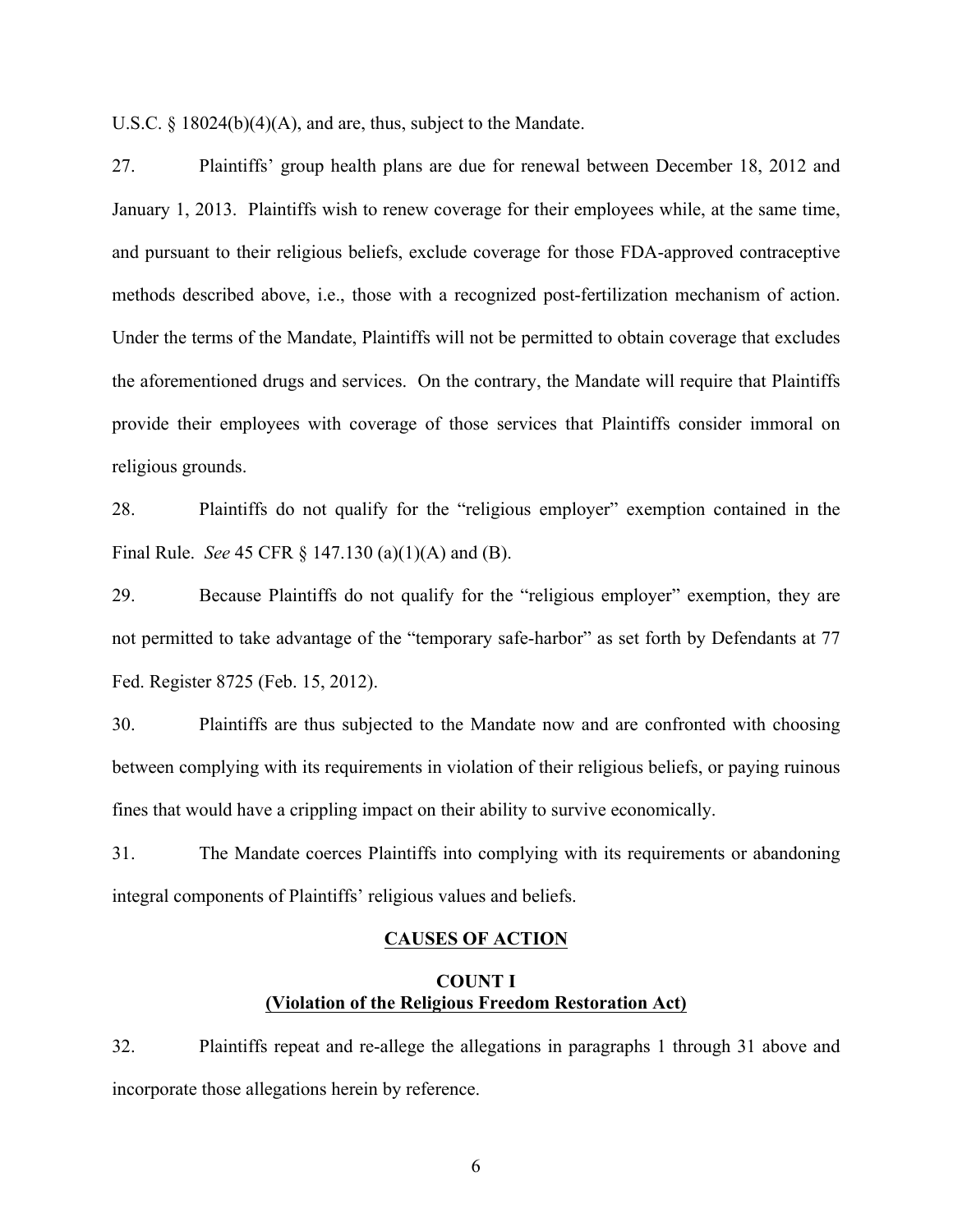33. Plaintiffs' sincerely held religious beliefs prevent them from providing coverage for "all FDA-approved contraceptive methods, sterilization procedures, and patient education and counseling related to such procedures."

34. The Mandate by requiring Plaintiffs to pay for said coverage, imposes a substantial burden on Plaintiffs' free exercise of religion by coercing Plaintiffs to choose between conducting their business in accordance with their religious beliefs or paying substantial penalties to the government.

35. The Mandate furthers no compelling governmental interest.

36. The Mandate is not narrowly tailored to further any compelling interest.

37. The Mandate is not the least restrictive means of furthering Defendants' stated interests.

38. The Mandate and Defendants' threatened enforcement of same violate rights secured to Plaintiffs by the Religious Freedom Restoration Act, 42 U.S.C. § 2000bb, *et seq.*

39. Absent injunctive and declaratory relief against the Mandate, Plaintiffs have been and will continue to be harmed.

## **COUNT II (Violation of the First Amendment to the United States Constitution Free Exercise Clause)**

40. Plaintiffs repeat and re-allege the allegations in paragraphs 1 through 31 above and incorporate those allegations herein by reference.

41. Plaintiffs' sincerely held religious beliefs prevent them from providing coverage for "all FDA-approved contraceptive methods, sterilization procedures, and patient education and counseling related to such procedures."

42. The Mandate, by requiring Plaintiffs to provide coverage imposes a substantial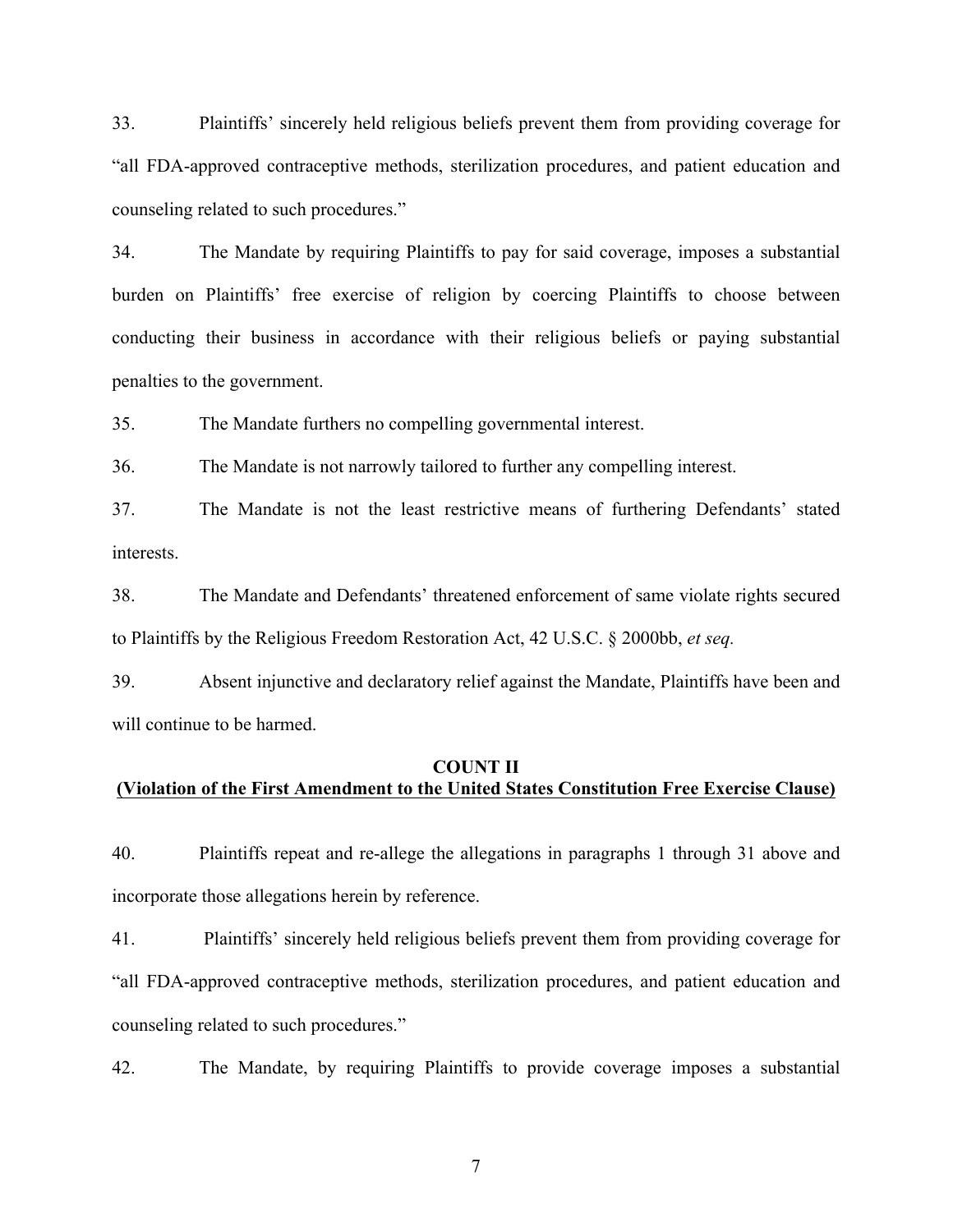burden on Plaintiffs' free exercise of religion by coercing Plaintiffs to choose between conducting their business in accordance with their religious beliefs or paying substantial penalties to the government.

43. The Mandate furthers no compelling governmental interest.

44. The Mandate is not narrowly tailored to furthering any compelling interest.

45. The Mandate is not the least restrictive means of furthering Defendants' stated interests.

46. The Mandate is neither neutral nor generally applicable.

47. The Mandate and Defendants' threatened enforcement of same violate Plaintiffs' rights to free exercise of religion as guaranteed by the First Amendment to the United States Constitution.

48. Absent injunctive and declaratory relief against the Mandate, Plaintiffs have been and will continue to be harmed.

## **COUNT III (Violation of the Federal Establishment Clause)**

49. Plaintiffs repeat and re-allege the allegations in paragraphs 1 through 31 above and incorporate those allegations herein by reference.

50. The First Amendment's Establishment Clause prohibits the establishment of any religion and/or excessive government entanglement with religion.

51. The provisions of the Mandate, including the "religious employer exemption," require the government to examine and evaluate the religious beliefs of Plaintiffs, require the government to discriminate among religious beliefs and organizations, and require the government to adopt particular theological viewpoints and discriminate against others.

52. The Mandate/Final Rule thus violates the Establishment Clause of the First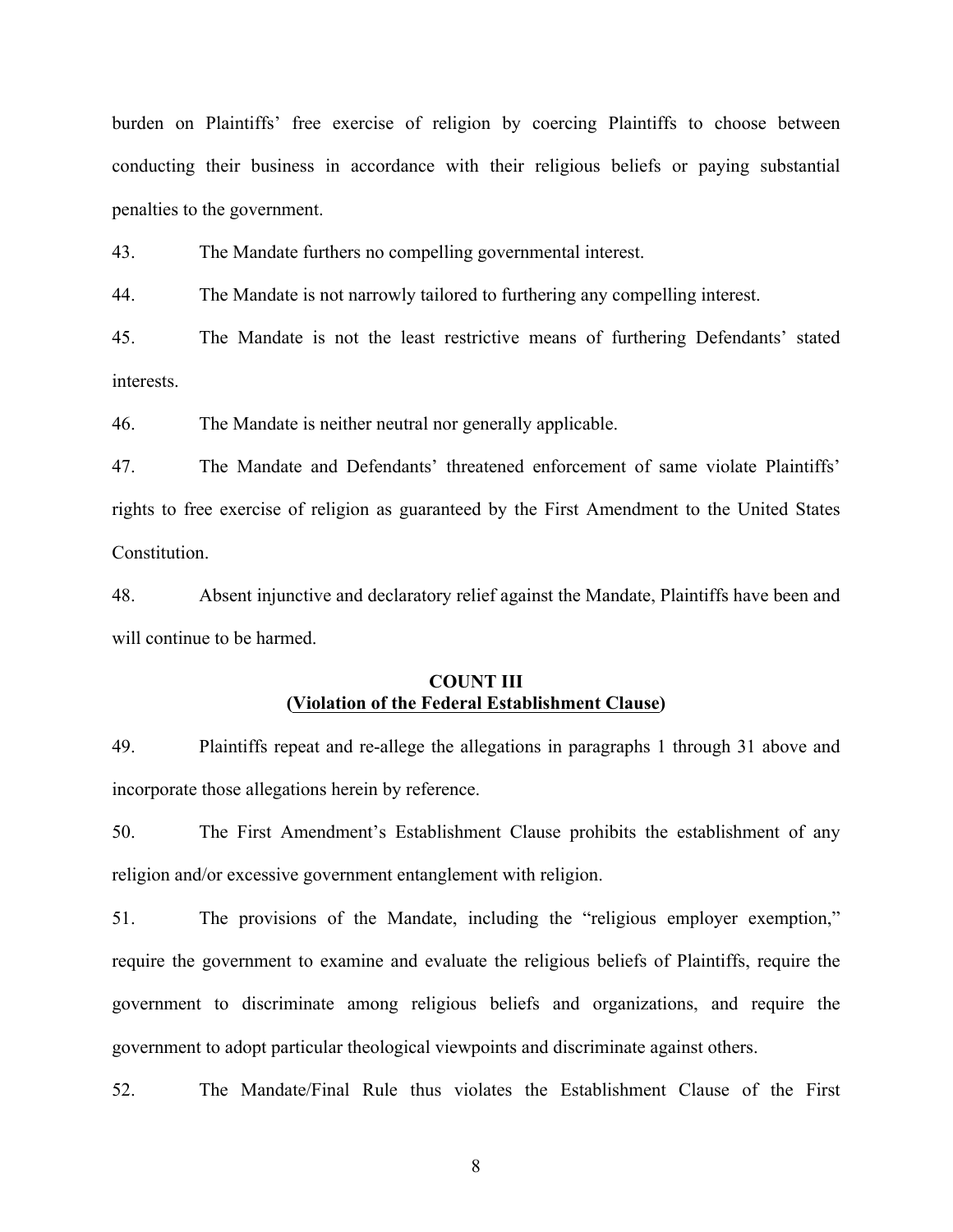Amendment.

53. Absent injunctive and declaratory relief against the Mandate, Plaintiffs have been and will continue to be harmed.

# **COUNT IV (Violation of the First Amendment to the United States Constitution Free Speech Clause)**

54. Plaintiffs repeat and re-allege the allegations in paragraphs 1 through 31 above and incorporate those allegations herein by reference.

55. The First Amendment protects organizations as well as individuals against compelled speech.

56. Expenditures of money are a form of protected speech.

57. Plaintiffs believe that the aforementioned services, activities, and practices covered by the Mandate/Final Rule are contrary to their religious beliefs.

58. The Mandate/Final Rule compels Plaintiffs to subsidize services, activities, and practices Plaintiffs believe to be immoral.

59. The Mandate/Final Rule compels Plaintiffs to arrange for, pay for, provide, facilitate, or otherwise support coverage for education and counseling related to contraception, sterilization, and abortion.

60. Defendants' actions thus violate Plaintiffs' free speech rights as guaranteed by the First Amendment to the United States Constitution.

61. Absent injunctive and declaratory relief against the Mandate, Plaintiffs have been and will continue to be harmed.

## **COUNT V (Violation of the Administrative Procedure Act)**

62. Plaintiffs repeat and re-allege the allegations in paragraphs 1 through 31 above and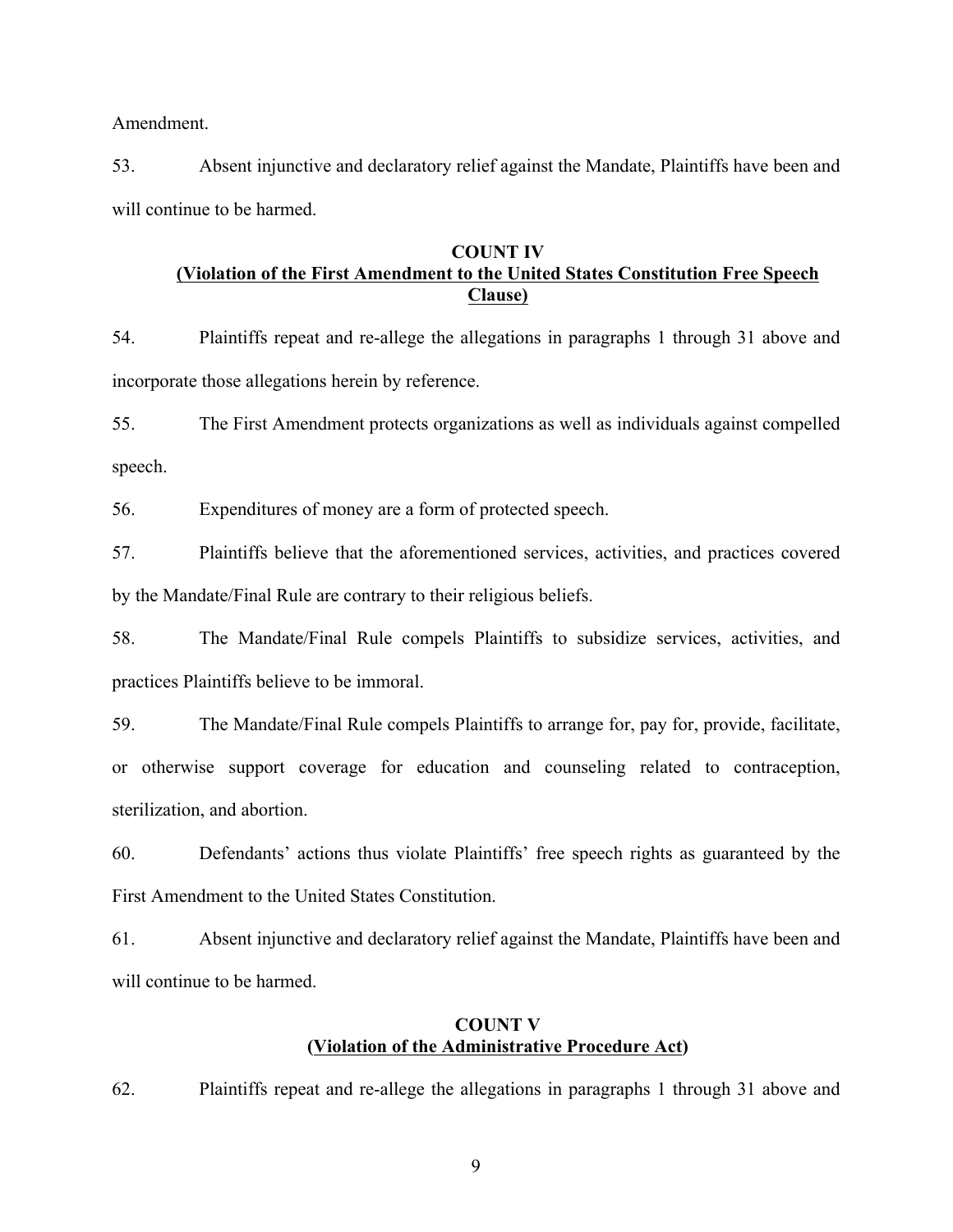incorporate those allegations herein by reference.

63. The PPACA expressly delegates to an agency within Defendant United States Department of Health and Human Services, the Health Resources and Services Administration, the authority to establish "preventive care" guidelines that a group health plan and health insurance issuer must provide.

64. Given this express delegation, Defendants were obliged to engage in formal notice and comment rulemaking as prescribed by law before Defendants issued the guidelines that group health plans and insurers must provide.

65. Proposed regulations were required to be published in the Federal Register and interested persons were required to be given a chance to take part in the rulemaking through the submission of written data, views, or arguments.

66. Defendants promulgated the "preventive care" guidelines without engaging in the formal notice and comment rulemaking as prescribed by law. Defendants delegated the responsibilities for issuing "preventive care" guidelines to a non-governmental entity, the Institute of Medicine, which did not permit or provide for broad public comment otherwise required by the Administrative Procedure Act.

67. Defendants also failed to engage in the required notice and comment rulemaking when Defendants issued the interim final rules and the final rule that incorporates the "preventive care" guidelines.

68. In addition, in its creation of the Mandate/Final Rule, the Government disregarded the large body of medical evidence indicating that hormonal contraceptives can significantly increase women's risks of cancer, stroke, and other diseases.

69. Moreover, the Mandate/Final Rule violates Section 1303(b)(1)(A) of the PPACA,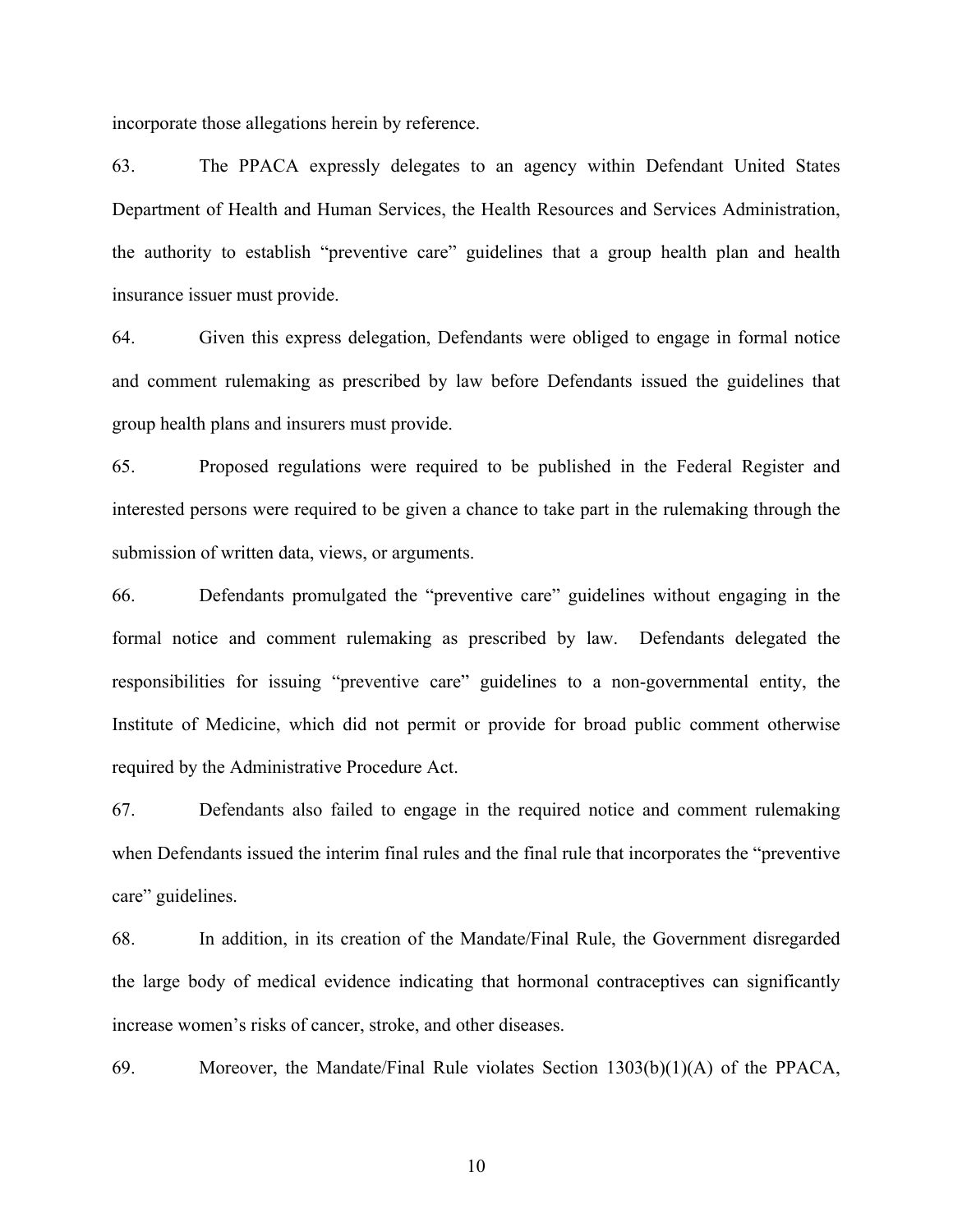which provides that "nothing in this title" . . . "shall be construed to require a qualified health plan to provide coverage of [abortion] services . . . as part of its essential health benefits for any plan year." 42 U.S.C.A.  $\S$  18023(b)(1)(A)(i) (codification of Section 1303 of the PPACA).

70. The Mandate/Final Rule violates the Religious Freedom Restoration Act.

71. The Mandate/Final Rules violates the First Amendment to the United States Constitution.

72. Defendants, in promulgating the Mandate/Final Rule, failed to consider the constitutional and statutory implications of the Mandate on for-profit employers such as **Plaintiffs** 

73. The Mandate/Final Rules violates the First Amendment to the United States Constitution.

74. Accordingly, the Mandate/Final Rule is arbitrary and capricious, not in accordance with law or required procedure, and is contrary to constitutional right, in violation of the Administrative Procedure Act, 5 U.S.C. § 706(2).

75. Absent injunctive and declaratory relief against the Mandate, Plaintiffs have been and will continue to be harmed.

#### **PRAYER FOR RELIEF**

Plaintiffs repeat and re-allege all allegations made above and incorporate those allegations herein by reference, and Plaintiffs request that this court grant them the following relief and enter final judgment against Defendants and in favor of Plaintiffs:

A. Declare that the Mandate/Final Rule and Defendants' enforcement of same against Plaintiffs violates the Religious Freedom Restoration Act;

B. Declare that the Mandate/Final Rule and Defendants' enforcement of same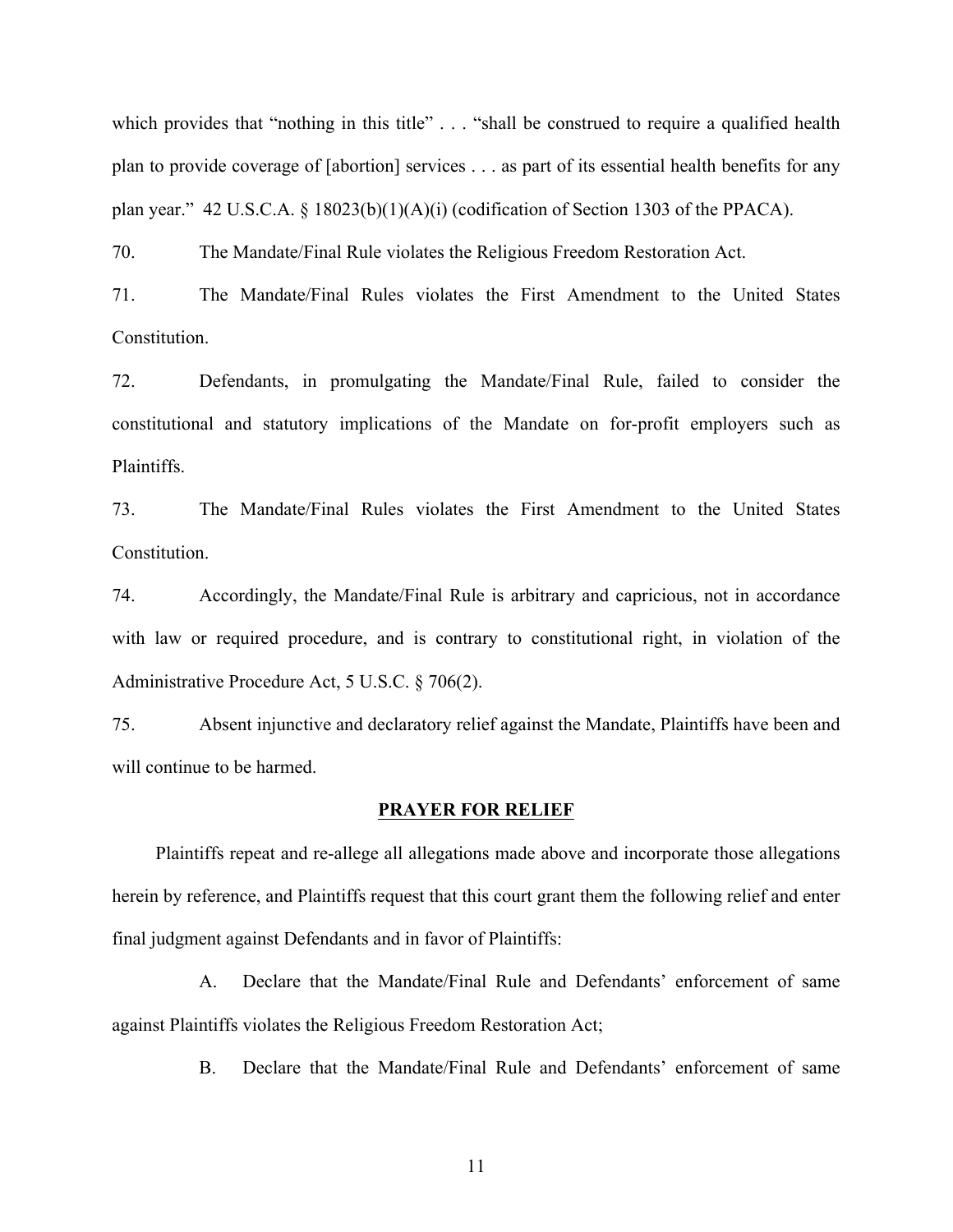against Plaintiffs violates the Free Exercise Clause of the First Amendment to the United States Constitution;

C. Declare that the Mandate/Final Rule and Defendants' enforcement of same against Plaintiffs violates the Establishment Clause of the First Amendment to the United States Constitution;

D. Declare that the Mandate/Final Rule and Defendants' enforcement of same against Plaintiffs violates the Free Speech Clause of the First Amendment to the United States Constitution;

E. Declare that the Mandate/Final Rule and Defendants' enforcement of same against Plaintiffs violates the Administrative Procedure Act;

F. Issue a preliminary and permanent injunction prohibiting Defendants, their officers, agents, servants, employees, successors in office, attorneys, and those acting in active concert or participation with them, from enforcing the Mandate/Final Rule against Plaintiffs and others not before this court who have religious objections to providing health insurance coverage under the Mandate/Final Rule for "all FDA-approved contraceptive methods, sterilization procedures, and patient education and counseling";

G. Award Plaintiffs their costs and attorney's fees associated with this action; and

H. Award Plaintiffs any further relief this court deems equitable and just.

Respectfully submitted,

*/s/ Todd Nielsen* Todd Nielsen (MO Bar)

Francis J. Manion (KY Bar)\* Geoffrey R. Surtees (KY Bar)\* AMERICAN CENTER FOR LAW & JUSTICE

Edward L. White III (MI Bar)\*